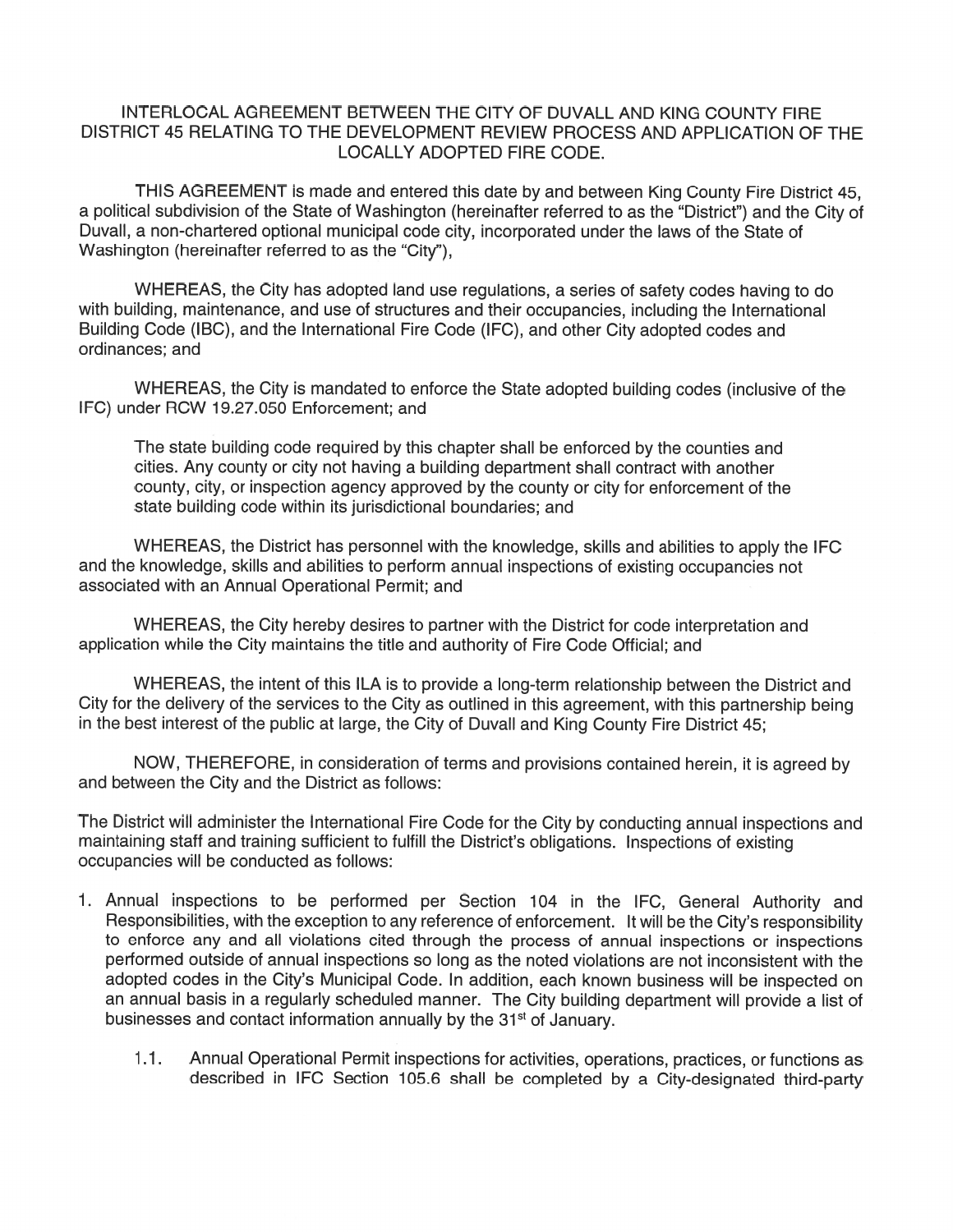consultant with District suppor<sup>t</sup> and attendance as possible. District shall complete all inspections not associated with an Operational Permit.

- 1.2. In the event no violations are found during an initial District inspection, the District will provide the owner/occupant <sup>a</sup> written notice of such. In addition, the District will provide an electronic/hard copy of each inspection repor<sup>t</sup> to the City within one week of delivering an inspection. It is the responsibility of the City to maintain complete files of each business and the respective inspection history. These records shall be accessible to District inspection personnel for review during business hours.
- 1.3 In the event violations are observed during the initial District inspection, the District will provide <sup>a</sup> second inspection (re-inspection) to confirm disposition of violations noted on initial inspection. The District will serve written notice to the owner/occupant (whichever is appropriate) upon observing <sup>a</sup> violation to gain compliance. If no violations are found, notice of same shall be provided to the owner/occupant and <sup>a</sup> copy of the repor<sup>t</sup> to the City.
- 1 .4 At the conclusion of the second District inspection (re-inspection) if the violations noted from the initial inspection are not corrected, the District will issue <sup>a</sup> notice of the violations to the building owner as noted in IFC Section 104. Upon discovery, the District will discuss the violation order with the City. The City shall be responsible for enforcement and will be the primary contact point for all future correspondence with the business in question until the violations have been corrected. The District will provide technical suppor<sup>t</sup> as needed to the City during enforcement action. While enforcement action is in process the District will cease inspections on the business in question. Once corrected, the business will again be inspected on an annual basis. The City shall be responsible for any and all costs of code enforcement actions.
- <sup>1</sup> .5. The City shall issue all stop work orders unless an immediate threat to life or property exists; at which time the District may issue such an order. The issuance of <sup>a</sup> stop work order based on immediate threat to life and property may be issued at any time during any inspection (or normal fire department business), provided that reasonable efforts will be made to coordinate the stop work with the City or notification <sup>g</sup>iven to the City immediately (or as soon as possible) after stop work notice issuance.
- 2. Plans submitted to the City for building construction and/or alterations shall be reviewed by <sup>a</sup> Citydesignated third-party consultant. The District will also be given the opportunity to review the <sup>p</sup>lans as possible. Generally, the District will have the opportunity to provide comment on the following items:
	- . Fire hydrant locations as identified in the City of Duvall Development Design Standards (DDS).
	- . Locations of fire department connections for standpipes and sprinkler supply.
	- . Key box locations and approvals.
	- . Road access to property and buildings for firefighting purposes, including designated fire lanes as identified in the City of DDS.
	- . Other general fire and life safety.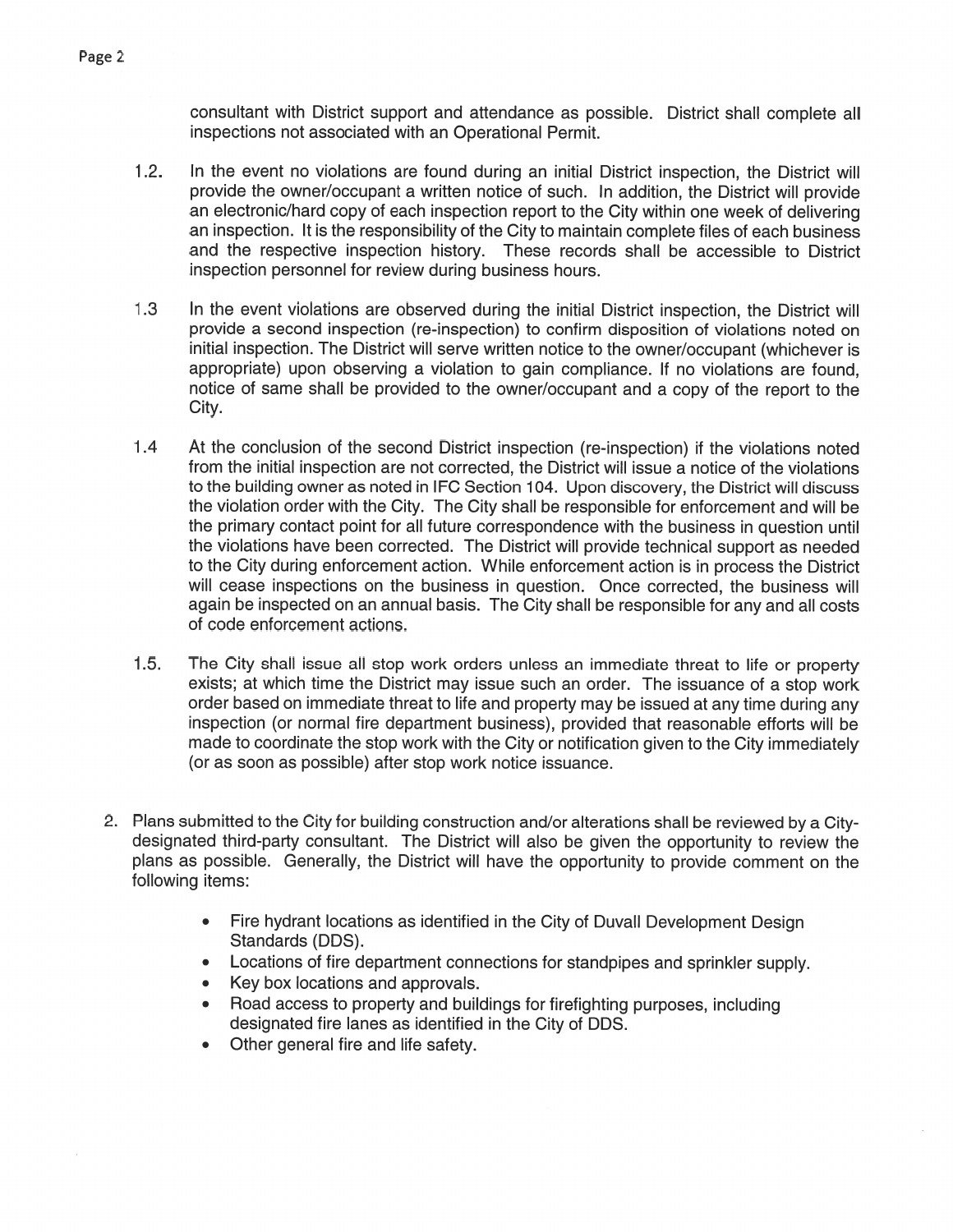- 2.1. The City, and or City-designated third-party consultant, shall perform field inspections as necessary to witness compliance with reviewed plans with District suppor<sup>t</sup> and attendance as possible.
- 3. <sup>A</sup> City-designated third-party consultant will review applications of special event permits and public fireworks displays to review compliance with applicable State and City laws. The thirdparty consultant shall perform field inspections with District suppor<sup>t</sup> and attendance as possible. The City shall hold any contracts and required bonds for public fireworks displays.
- 4. The District does not assume the Fire Investigation authority as outlined in IFC Section 104, 104.10 Fire Investigation. Although not assuming the authority provided in the IFC, the District shall provide the following level of participation:
	- 4.1 . Make initial assessment as to cause of fire.
	- 4.2. Request an investigator authorized by and at the expense to the City when the following determinations are suspected:
		- . Fires believed to be arson
		- . Fires that are believed to have an increased potential for litigation/subrogation
		- . Fires with injury or death
		- . Fires that exceed an estimated loss of \$10,000
	- 4.3. Determination to reques<sup>t</sup> an outside investigator will be deliberated with police or other authorized City staff member if available. If City staff is not available, the District will make <sup>a</sup> reques<sup>t</sup> based on the criteria listed in point 4.2.
	- 4.4. District personnel will assist the outside investigator with processing the scene to the extent possible. This typically includes maintaining scene lighting, removal of debris, packaging evidence, and any other task requested by the investigator that is within the scope of District duties.
- 5. The employees of the District performing services under this Agreement shall, under no circumstance, be construed as being employees of the City. Each party shall defend, indemnify and hold harmless the other party, their appointed or elected officials, employees, officers, agents, assigns, and volunteers from any and all claims, actions, injuries, damages, losses or suits, including attorney fees, arising or alleged to have arisen directly or indirectly out of or in consequence of the performance of this Agreement to the extent caused by the fault or negligence of the indemnitor, its appointed or elected officials, employees, officers, agents, assigns, volunteers or representatives. It is further specifically and expressly understood that the indemnification provided herein constitutes each party's waiver of immunity under industrial insurance, Title 51 RCW, solely to carry out the purposes of this indemnification clause. The parties further acknowledge that they have mutually negotiated this waiver.
- 6. Fees established by City Council through Resolution 09-02, as it now reads and as hereafter amended or superseded, shall be the fees paid should the District complete any "third-party consultant" services as described above. Any references made within Resolution 09-02 to sections within the IFC that are not current shall not void the associated cost for the operation or construction made reference to. The District shall receive no fees for other services listed above.